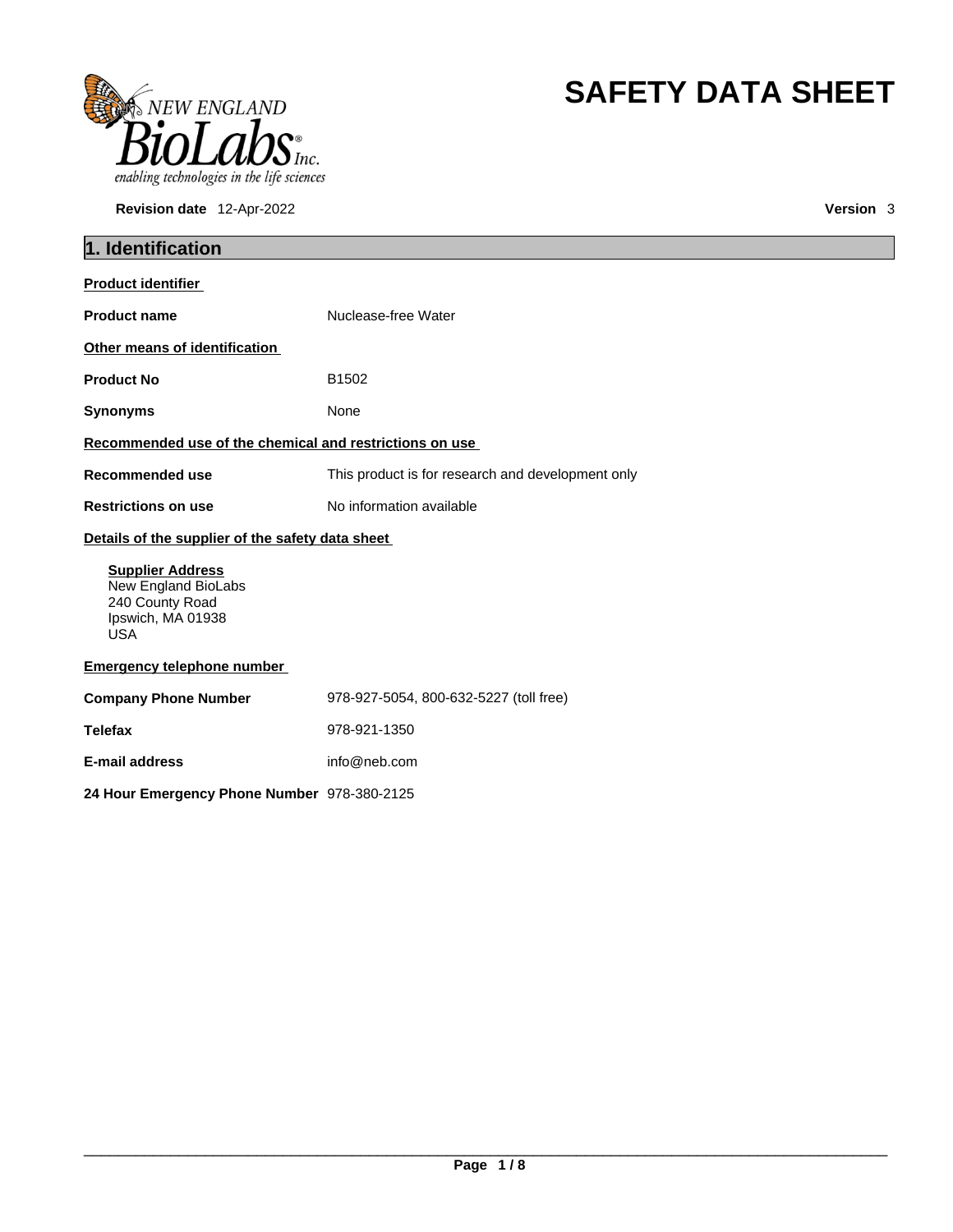### **2. Hazard(s) identification**

### **Classification**

This product is not considered hazardous by either the US 2012 OSHA Hazard Communication Standard (29 CFR 1910.1200) or the Canadian Workplace Hazardous Material Information System (WHMIS 2015)

### **Emergency Overview**

The product contains no substances which at their given concentration, are considered to be hazardous to health.

**Appearance** Colorless **Physical state** Liquid **Odor** Mild

### **Label elements**

### **Hazard statements**

This product is not considered hazardous by either the US 2012 OSHA Hazard Communication Standard (29 CFR 1910.1200) or the Canadian Workplace Hazardous Material Information System (WHMIS 2015)

**Other information**  No information available.

### **3. Composition/information on ingredients**

### **Substance**

| Chemical name         | CAS No    | Weight-%   | <b>Hazardous Material</b><br><b>Information Review</b><br>(HMIRA registry #) | <b>I</b> Date HMIRA filed and I<br>date exemption<br>Act registry number   granted (if applicable) |  |
|-----------------------|-----------|------------|------------------------------------------------------------------------------|----------------------------------------------------------------------------------------------------|--|
| Molecular Grade Water | 7732-18-5 | $85 - 100$ |                                                                              |                                                                                                    |  |

### **4. First-aid measures**

### **Description of first aid measures**

| <b>Inhalation</b>                                           | Remove to fresh air.                                                                                                    |
|-------------------------------------------------------------|-------------------------------------------------------------------------------------------------------------------------|
| Eye contact                                                 | Rinse thoroughly with plenty of water for at least 15 minutes, lifting lower and upper eyelids.<br>Consult a physician. |
| <b>Skin contact</b>                                         | Wash skin with soap and water.                                                                                          |
| Ingestion                                                   | Rinse mouth.                                                                                                            |
| Most important symptoms and effects, both acute and delayed |                                                                                                                         |
| <b>Symptoms</b>                                             | No information available.                                                                                               |
|                                                             | Indication of any immediate medical attention and special treatment needed                                              |
| Note to physicians                                          | Treat symptomatically.                                                                                                  |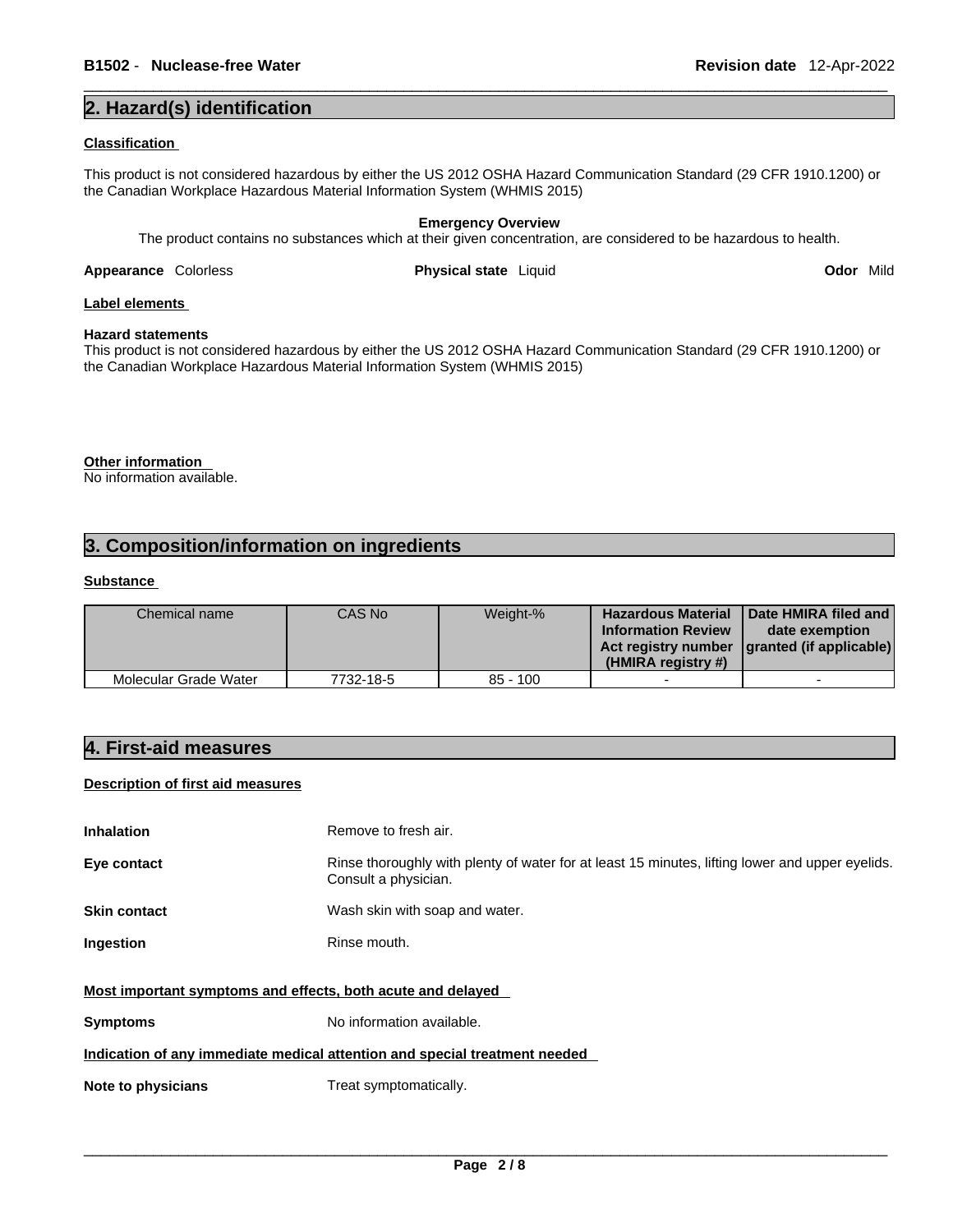### **5. Fire-fighting measures**

| <b>Suitable Extinguishing Media</b>                                                                       | Use extinguishing measures that are appropriate to local circumstances and the<br>surrounding environment.                            |
|-----------------------------------------------------------------------------------------------------------|---------------------------------------------------------------------------------------------------------------------------------------|
| <b>Large Fire</b>                                                                                         | CAUTION: Use of water spray when fighting fire may be inefficient.                                                                    |
| Unsuitable extinguishing media                                                                            | Do not scatter spilled material with high pressure water streams.                                                                     |
| Specific hazards arising from the<br>chemical                                                             | No information available.                                                                                                             |
| <b>Explosion data</b><br><b>Sensitivity to mechanical impact None.</b><br>Sensitivity to static discharge | None.                                                                                                                                 |
| Special protective equipment and<br>precautions for fire-fighters                                         | Firefighters should wear self-contained breathing apparatus and full firefighting turnout<br>gear. Use personal protection equipment. |

|  | 6. Accidental release measures |  |  |  |
|--|--------------------------------|--|--|--|
|--|--------------------------------|--|--|--|

### **Personal precautions, protective equipment and emergency procedures**

| <b>Personal precautions</b> | Ensure adequate ventilation. |
|-----------------------------|------------------------------|
|                             |                              |

### **Methods and material for containment and cleaning up**

| <b>Methods for containment</b> | Prevent further leakage or spillage if safe to do so. |
|--------------------------------|-------------------------------------------------------|
| Methods for cleaning up        | Pick up and transfer to properly labeled containers.  |

### **7. Handling and storage**

### **Precautions for safe handling**

**Advice on safe handling** Handle in accordance with good industrial hygiene and safety practice.

### **Conditions for safe storage, including any incompatibilities**

**Storage Conditions** Keep containers tightly closed in a dry, cool and well-ventilated place.

### **8. Exposure controls/personal protection**

## **Control parameters**

**Exposure Limits** This product, as supplied, does not contain any hazardous materials with occupational exposure limits established by the region specific regulatory bodies

### **Appropriate engineering controls**

### **Engineering controls** Showers

Eyewash stations Ventilation systems.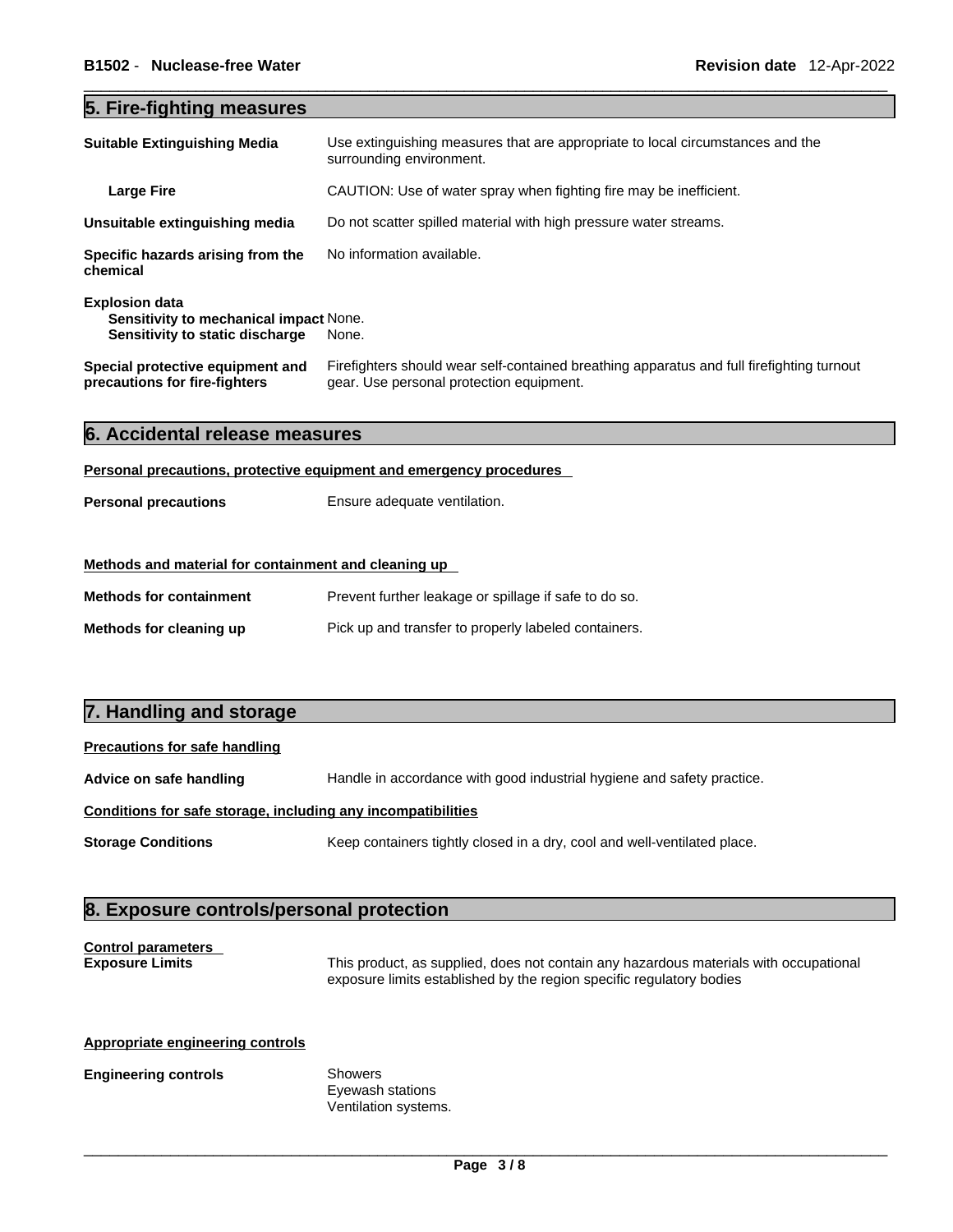### **Individual protection measures, such as personal protective equipment**

| <b>Eye/face protection</b>            | No special protective equipment required.                                                                                                                                   |
|---------------------------------------|-----------------------------------------------------------------------------------------------------------------------------------------------------------------------------|
| <b>Hand protection</b>                | No special protective equipment required.                                                                                                                                   |
| Skin and body protection              | No special protective equipment required.                                                                                                                                   |
| <b>Respiratory protection</b>         | No protective equipment is needed under normal use conditions. If exposure limits are<br>exceeded or irritation is experienced, ventilation and evacuation may be required. |
|                                       |                                                                                                                                                                             |
| <b>General hygiene considerations</b> | Handle in accordance with good industrial hygiene and safety practice.                                                                                                      |

### **9. Physical and chemical properties**

| Information on basic physical and chemical properties |                          |                  |
|-------------------------------------------------------|--------------------------|------------------|
| <b>Physical state</b>                                 | Liquid                   |                  |
| Appearance                                            | Colorless                |                  |
| Color                                                 | No information available |                  |
| Odor                                                  | Mild                     |                  |
| <b>Odor threshold</b>                                 | No information available |                  |
|                                                       |                          |                  |
| <b>Property</b>                                       | <b>Values</b>            | Remarks • Method |
| рH                                                    | No data available        | None known       |
| Melting point / freezing point                        | No data available        | None known       |
| Initial boiling point and boiling                     | No data available        | None known       |
| range                                                 |                          |                  |
| <b>Flash point</b>                                    | No data available        | None known       |
| <b>Evaporation rate</b>                               | No data available        | None known       |
| Flammability (solid, gas)                             | No data available        | None known       |
| <b>Flammability Limit in Air</b>                      |                          | None known       |
| <b>Upper flammability or explosive</b>                | No data available        |                  |
| <b>limits</b>                                         |                          |                  |
| Lower flammability or explosive                       | No data available        |                  |
| limits                                                |                          |                  |
| Vapor pressure                                        | No data available        | None known       |
| <b>Vapor density</b>                                  | No data available        | None known       |
| <b>Relative density</b>                               | No data available        | None known       |
| <b>Water solubility</b>                               | No data available        | None known       |
| Solubility(ies)                                       | No data available        | None known       |
| <b>Partition coefficient</b>                          | No data available        | None known       |
| <b>Autoignition temperature</b>                       | No data available        | None known       |
| <b>Decomposition temperature</b>                      | No data available        | None known       |
| <b>Kinematic viscosity</b>                            | No data available        | None known       |
| <b>Dynamic viscosity</b>                              | No data available        | None known       |
|                                                       |                          |                  |
| <b>Other information</b>                              | No information available |                  |
| <b>Explosive properties</b>                           |                          |                  |
| <b>Oxidizing properties</b>                           | No information available |                  |
| <b>Softening point</b>                                | No information available |                  |
| Molecular weight                                      | No information available |                  |
| <b>VOC Content (%)</b>                                | No information available |                  |
| <b>Liquid Density</b>                                 | No information available |                  |
| <b>Bulk density</b>                                   | No information available |                  |

### **10. Stability and reactivity**

**Reactivity No information available.**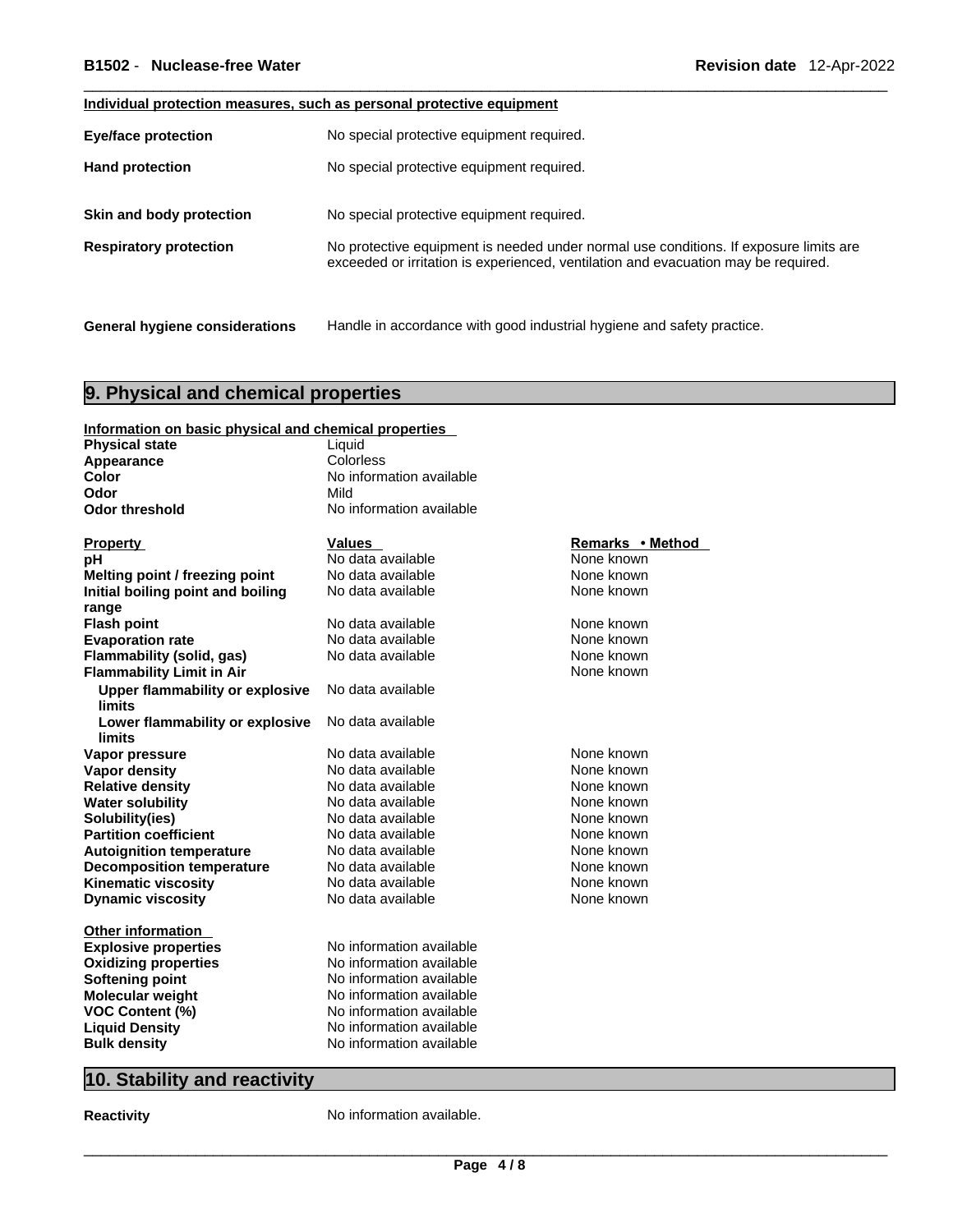| <b>Chemical stability</b>          | Stable under normal conditions.                                            |
|------------------------------------|----------------------------------------------------------------------------|
| Possibility of hazardous reactions | None under normal processing.                                              |
| <b>Conditions to avoid</b>         | None known based on information supplied.                                  |
| Incompatible materials             | None known based on information supplied.                                  |
|                                    | Hazardous decomposition products None known based on information supplied. |

### **11. Toxicological information**

### **Information on likely routes of exposure**

| <b>Inhalation</b>   | Specific test data for the substance or mixture is not available.            |
|---------------------|------------------------------------------------------------------------------|
| Eye contact         | Specific test data for the substance or mixture is not available.            |
| <b>Skin contact</b> | Specific test data for the substance or mixture is not available.            |
| Ingestion           | Specific test data for the substance or mixture is not available.            |
|                     | Symptoms related to the physical, chemical and toxicological characteristics |

**Symptoms** No information available.

**Acute toxicity**

**Numerical measures of toxicity** No information available

### **Component Information**

| Chemical name         | Oral LD50       | Dermal LD50 | <b>Inhalation LC50</b> |
|-----------------------|-----------------|-------------|------------------------|
| Molecular Grade Water | 90 mL/kg<br>Rat |             |                        |
| 7732-18-5             |                 |             |                        |

### **Delayed and immediate effects as well as chronic effects from short and long-term exposure**

| <b>Skin corrosion/irritation</b>  | No information available. |
|-----------------------------------|---------------------------|
| Serious eye damage/eye irritation | No information available. |
| Respiratory or skin sensitization | No information available. |
| <b>Germ cell mutagenicity</b>     | No information available. |
| Carcinogenicity                   | No information available. |
| <b>Reproductive toxicity</b>      | No information available. |
| <b>STOT - single exposure</b>     | No information available. |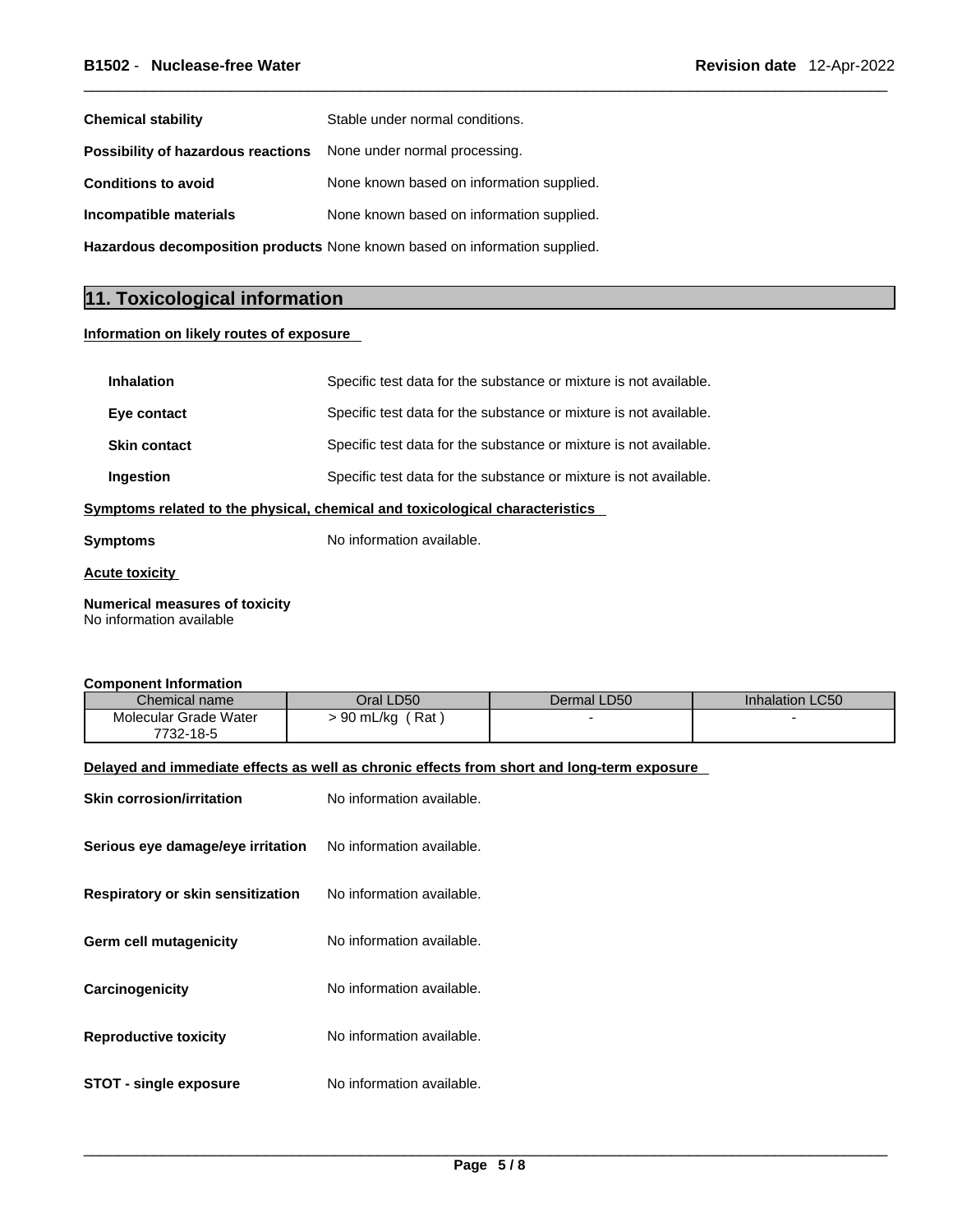| <b>STOT - repeated exposure</b>      | No information available.                                                 |
|--------------------------------------|---------------------------------------------------------------------------|
| <b>Aspiration hazard</b>             | No information available.                                                 |
| 12. Ecological information           |                                                                           |
| <b>Ecotoxicity</b>                   | The environmental impact of this product has not been fully investigated. |
| <b>Persistence and degradability</b> | No information available.                                                 |
| <b>Bioaccumulation</b>               | There is no data for this product.                                        |
| <b>Mobility in soil</b>              | No information available.                                                 |
| Other adverse effects                | No information available.                                                 |

| 13. Disposal considerations            |                                                                                                                    |  |  |
|----------------------------------------|--------------------------------------------------------------------------------------------------------------------|--|--|
| Waste treatment methods                |                                                                                                                    |  |  |
| Waste from residues/unused<br>products | Dispose of in accordance with local regulations. Dispose of waste in accordance with<br>environmental legislation. |  |  |
| Contaminated packaging                 | Do not reuse empty containers.                                                                                     |  |  |

### **14. Transport information**

| <b>DOT</b>  | Not regulated |
|-------------|---------------|
| <b>TDG</b>  | Not regulated |
| <b>MEX</b>  | Not regulated |
| ICAO (air)  | Not regulated |
| <b>IATA</b> | Not regulated |
| <b>IMDG</b> | Not regulated |
| <u>RID</u>  | Not regulated |
| <b>ADR</b>  | Not regulated |
| <b>ADN</b>  | Not regulated |

### **15. Regulatory information**

### **Regulatory information**

### **International Regulations**

**The Montreal Protocol on Substances that Deplete the Ozone Layer** Not applicable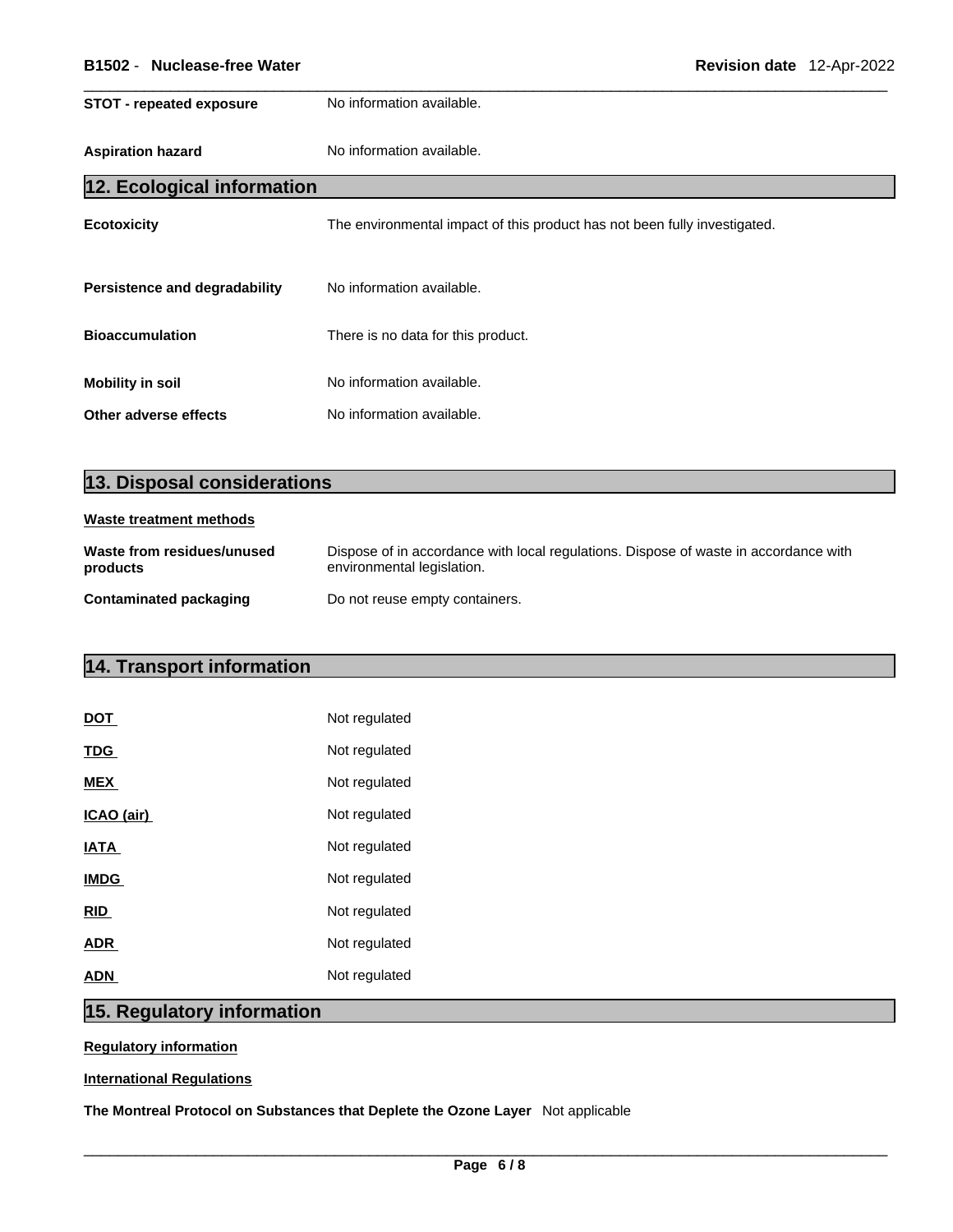#### **The Stockholm Convention on Persistent Organic Pollutants** Not applicable

**The Rotterdam Convention** Not applicable

#### **International Inventories**

|        | ۰.       |  |
|--------|----------|--|
| ×<br>٠ | M.<br>۰. |  |

Contact supplier for inventory compliance status.

| <b>DSL/NDSL</b><br><b>EINECS/ELINCS</b><br><b>ENCS</b> | Contact supplier for inventory compliance status.<br>Contact supplier for inventory compliance status.<br>Contact supplier for inventory compliance status. |
|--------------------------------------------------------|-------------------------------------------------------------------------------------------------------------------------------------------------------------|
| <b>IECSC</b>                                           | Contact supplier for inventory compliance status.                                                                                                           |
| <b>KECL</b>                                            | Contact supplier for inventory compliance status.                                                                                                           |
| <b>PICCS</b>                                           | Contact supplier for inventory compliance status.                                                                                                           |
| <b>AIIC</b>                                            | Contact supplier for inventory compliance status.                                                                                                           |
| <b>NZIoC</b>                                           | Contact supplier for inventory compliance status.                                                                                                           |

 **Legend:** 

 **TSCA** - United States Toxic Substances Control Act Section 8(b) Inventory

 **DSL/NDSL** - Canadian Domestic Substances List/Non-Domestic Substances List

 **EINECS/ELINCS** - European Inventory of Existing Chemical Substances/European List of Notified Chemical Substances

 **ENCS** - Japan Existing and New Chemical Substances

 **IECSC** - China Inventory of Existing Chemical Substances

 **KECL** - Korean Existing and Evaluated Chemical Substances

 **PICCS** - Philippines Inventory of Chemicals and Chemical Substances

 **AICS** - Australian Inventory of Chemical Substances

 **NZIoC** - New Zealand Inventory of Chemicals

### **US Federal Regulations**

#### **SARA 313**

Section 313 of Title III of the Superfund Amendments and Reauthorization Act of 1986 (SARA). This product does not contain any chemicals which are subject to the reporting requirements of the Act and Title 40 of the Code of Federal Regulations, Part 372.

#### **SARA 311/312 Hazard Categories**

Should this product meet EPCRA 311/312 Tier reporting criteria at 40 CFR 370, refer to Section 2 of this SDS for appropriate classifications.

#### **CWA (Clean WaterAct)**

This product does not contain any substances regulated as pollutants pursuant to the Clean Water Act (40 CFR 122.21 and 40 CFR 122.42).

### **CERCLA**

This material, as supplied, does not contain any substances regulated as hazardous substances under the Comprehensive Environmental Response Compensation and Liability Act (CERCLA) (40 CFR 302) or the Superfund Amendments and Reauthorization Act (SARA) (40 CFR 355). There may be specific reporting requirements at the local, regional, or state level pertaining to releases of this material.

#### **US State Regulations**

#### **California Proposition 65**

This product does not contain any Proposition 65 chemicals.

#### **U.S. State Right-to-Know Regulations**

This product does not contain any substances regulated under applicable state right-to-know regulations

#### **U.S. EPA Label Information**

### **EPA Pesticide Registration Number** Not applicable